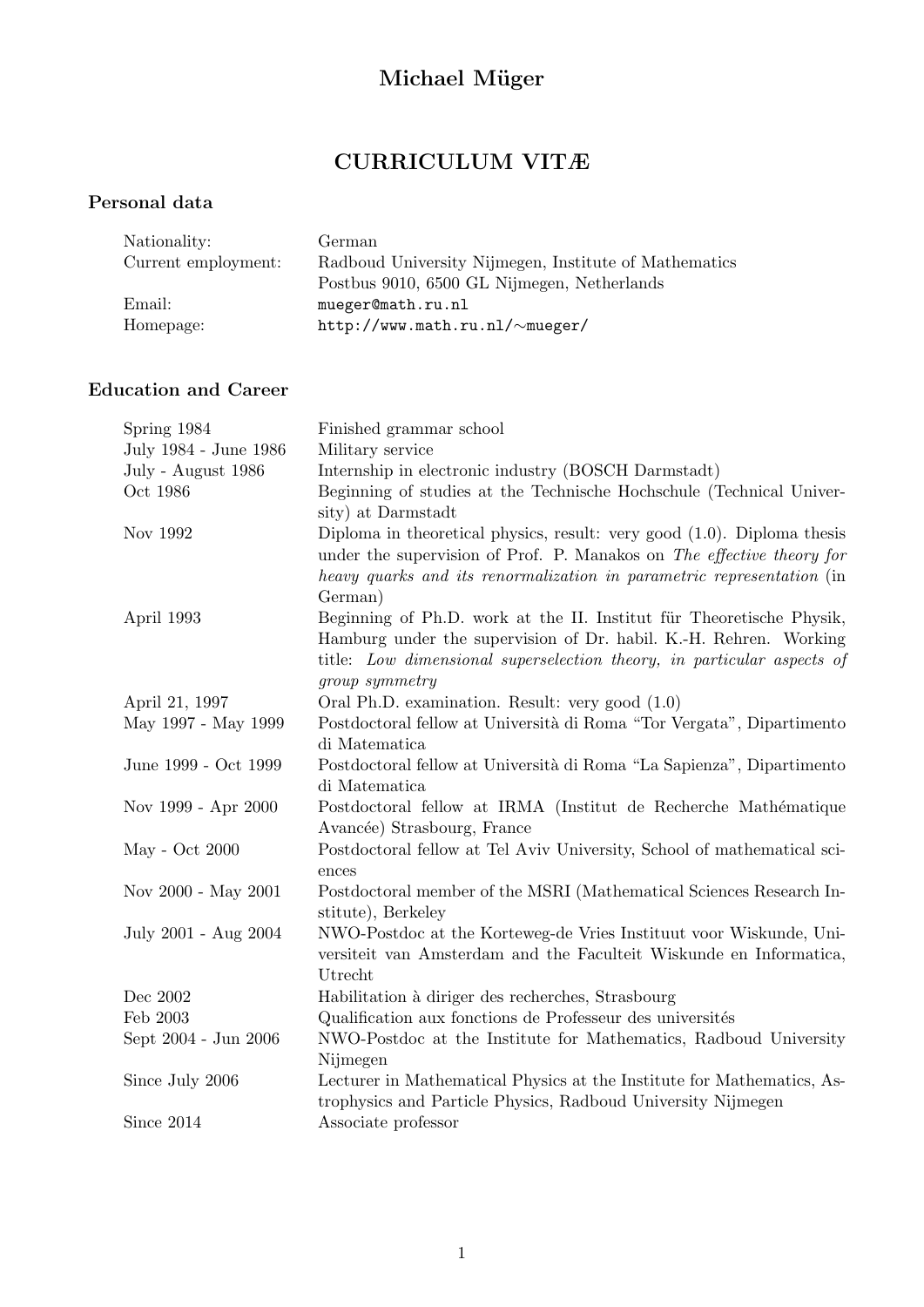### Scholarships and Grants

| Jan 1990 - Mar 1992                  | Student stipend of the Studienstiftung des deutschen Volkes           |
|--------------------------------------|-----------------------------------------------------------------------|
| Jan 1994 - Dec 1996                  | Dissertation scholarship of the Studienstiftung des deutschen Volkes  |
| May 1997 - Oct 1999                  | Postdoctoral fellowship of the European Union within the TMR (Train-  |
|                                      | ing and Mobility of Researchers) Network "Noncommutative Geometry     |
|                                      | and Operator Algebras"                                                |
| Nov 1999 - Oct 2000                  | Postdoctoral fellowship of the European Union within the TMR network  |
|                                      | "Algebraic Lie Representations"                                       |
| Nov 2000 - May 2001                  | Postdoctoral fellowship at the MSRI, Berkeley (awarded for 10 months) |
|                                      | but used only partially)                                              |
| $\text{Jul/Aug} \& \text{Dec } 2001$ | Nine week grant by the Norwegian academy of sciences for a visit to   |
|                                      | Oslo                                                                  |
| July 2001 - June 2003                | Postdoctoral fellowship of the NWO (Dutch research council)           |
| July 2003 - June 2006                | Postdoctoral fellowship in the context of the 'Pioneer' project (NWO) |
|                                      | of N. P. Landsman, Amsterdam.                                         |
| June 2007                            | NWO Grant for PhD Project as principal applicant (Open competitie)    |
| April 2013                           | NWO Grant for PhD Project as principal applicant (Vrije competitie)   |

## Invitations sponsored by private foundations

| 11.-18.7.2006 | Station Q (branch of Microsoft Research), Santa Barbara |
|---------------|---------------------------------------------------------|
| 12.-16.9.2011 | Simons Center for Geometry and Physics, Stony Brook     |
| 12.-16.3.2012 | American Institute of Mathematics, Palo Alto            |

## Administrative Experience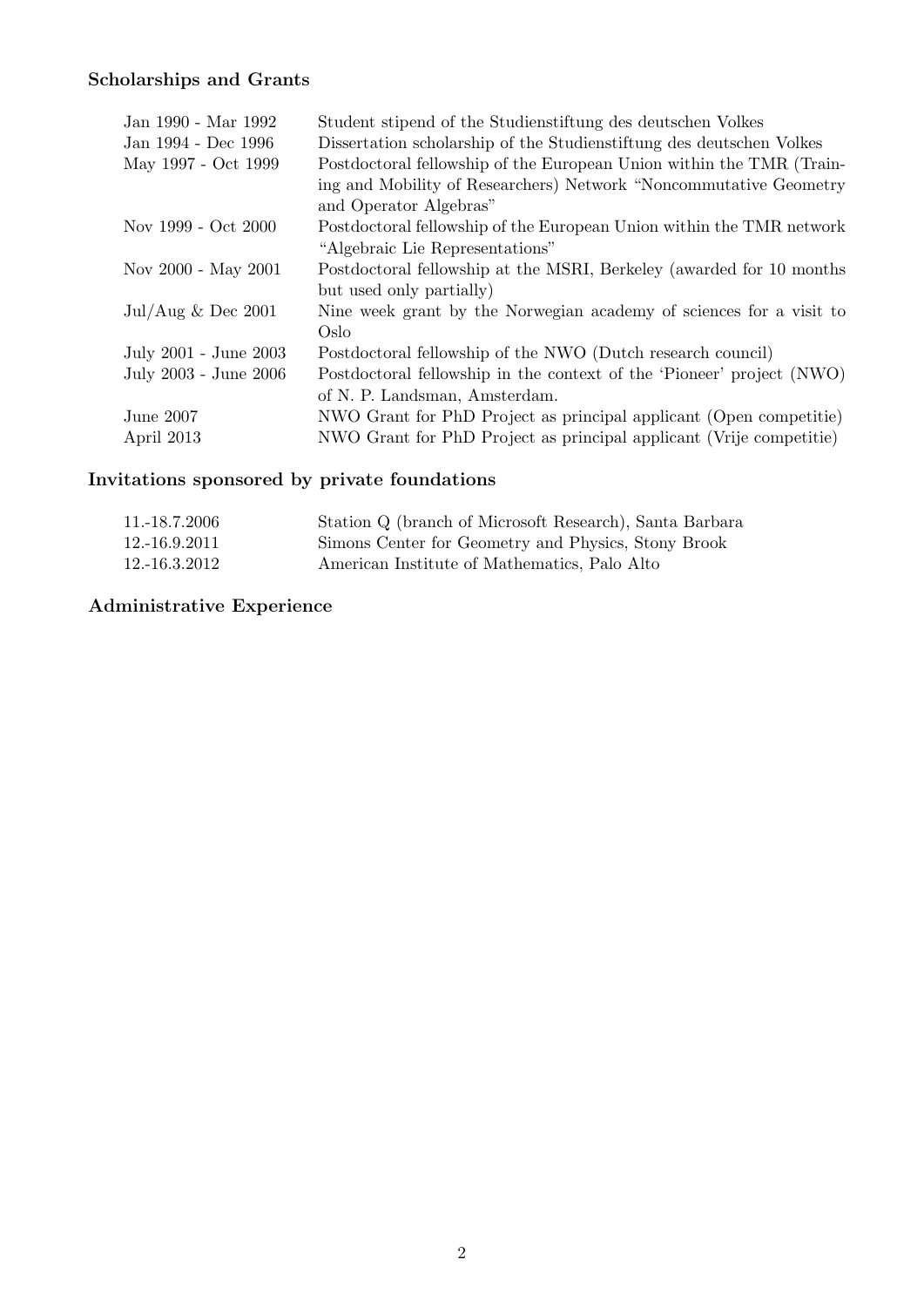| since 1999 | Referee for Adv. Math., Arab J. Sci. Eng., Commun. Contemp. Math.,      |  |
|------------|-------------------------------------------------------------------------|--|
|            | Commun. Math. Phys., Fields Inst. Commun., Int. J. Math., Int. Math.    |  |
|            | Res. Not., J. Alg., J. Math. Phys., J. Pure Appl. Alg., J. Reine Angew. |  |
|            | Math., London Math. Soc., Rev. Math. Phys., Theor. Appl. Categ.,        |  |
|            | Transf. Groups., Math. Ann., Compos. Math., and others                  |  |
| 2002       | Coorganisation (with N. P. Landsman and I. Moerdijk) of a national      |  |
|            | seminar on 'Tensor categories and mathematical physics'                 |  |
| 2003       | Member of the PhD committee of H. Posthuma (UvA, Amsterdam)             |  |
| 2005       | Member of the PhD committee of P. Zito (Univ. Roma II, Rome)            |  |
| 2006       | Member of the PhD committee of E. Reuvers (RU, Nijmegen)                |  |
| Since 2007 | Member of the Library Committee                                         |  |
| 2008       | Member of the PhD committee of Y. Wang (Univ. Roma II, Rome)            |  |
| 2008       | Member of the PhD committee of N. Kowalzig (Univ. Utrecht)              |  |
| 2010       | Member of the PhD committee of C. Heunen (Radboud)                      |  |
| 2007-2012  | Local organizer of the colloquia of the NWO cluster 'Geometry           |  |
|            | and Quantum Theory'                                                     |  |
| 2008-2012  | PhD Supervisor of Pieter Naaijkens                                      |  |
| Since 2007 | Member of the 'bibliotheeks commissie'                                  |  |
| Since 2009 | Coordiation of Bachelor theses (jointly with W. Bosma)                  |  |
| 2010-2016  | Member of the opleidings commissie.                                     |  |
| 2011-2012  | Member of the NWO committee 'Vrije competitie' during three             |  |
|            | rounds (Spring+Autumn 2011, Spring 2012)                                |  |
| 2012/13    | Screening of mathematical book collection (1-2 months fulltime work).   |  |
| 2012/13    | Member of the organizing committee for the 'Nederlands Math-            |  |
|            | ematisch Congres' (Nijmegen, April 5, 2013), incl. organization of      |  |
|            | GQT cluster session.                                                    |  |
| 2013-2019  | PhD Supervisor of Sohail Sheikh                                         |  |
| Since 2016 | Member of the examination board                                         |  |
| 2018       | Since March: vice chair of examination board                            |  |
| may 2019   | Member of the PhD committee of Abraham en Sebastiaan Westerbaan         |  |
|            | (Radboud)                                                               |  |
| dec 2019   | Member of the PhD committee of Ruben Stienstra (Radboud)                |  |
| nov 2020   | Chair of the examination board (until $01.11.2022$ )                    |  |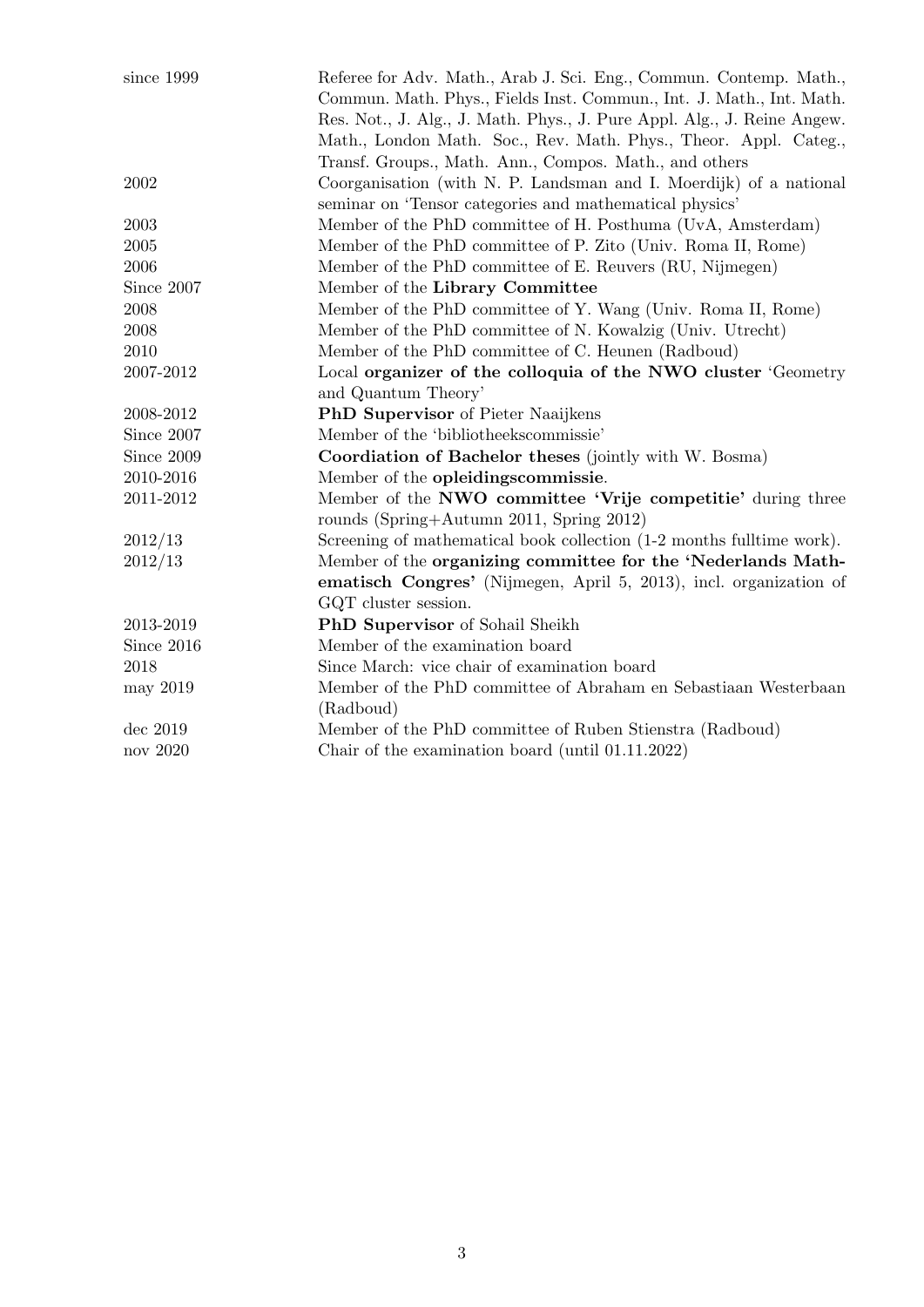## Teaching Experience

| 1989 - 1991  | Four semesters teaching assistant for theoretical physics: quantum me-<br>chanics, thermodynamics and statistical mechanics (twice), quantum |
|--------------|----------------------------------------------------------------------------------------------------------------------------------------------|
|              | electrodynamics.                                                                                                                             |
| 1991/92      | One semester teaching assistant for Experimental Physics III and for                                                                         |
|              | Analysis III for electrical engineers.                                                                                                       |
| Autumn 2002  | 'Algebraic topology' (3rd year, in English)                                                                                                  |
| Autumn 2003  | 'Differential topology I' (4th year, in English)                                                                                             |
| Spring 2004  | 'Differential topology II' (4th year, in English)                                                                                            |
| Autumn 2004  | 'Ordinary differential equations' (3rd year, in Dutch)                                                                                       |
| Spring 2005  | 'Differential topology and geometry' (4th year, in Dutch)                                                                                    |
| Autumn 2005  | 'Ordinary differential equations' (3rd year, in Dutch)                                                                                       |
| Spring 2006  | 'Analysis I' (1st year, In Dutch)                                                                                                            |
| Autumn 2006  | 'Analysis II' (2nd year, In Dutch)                                                                                                           |
| Autumn 2006  | 'Ordinary differential equations' (3rd year, in Dutch)                                                                                       |
| Spring 2007  | 'Analysis III' (2nd year, In Dutch)                                                                                                          |
| Autumn 2007  | 'Topics in low-dimensional topology and topological quantum field the-                                                                       |
|              | ory' in the MRI Master Class 'Quantum groups, affine Lie algebras and                                                                        |
|              | their applications'                                                                                                                          |
| Spring 2008  | 'Introduction to Fourier analysis' (2nd year, one quarter, in Dutch)                                                                         |
| Autumn 2008  | Topology (3rd year, in Dutch)                                                                                                                |
| Autumn 2008  | Group theory for physicists (3rd year, one quarter, in Dutch)                                                                                |
| Spring 2009  | Operator algebras (in Dutch)                                                                                                                 |
| Spring 2009  | 'Introduction to Fourier analysis' (2nd year, one quarter, in Dutch)                                                                         |
| Autumn 2009  | Topology (3rd year, in Dutch)                                                                                                                |
| Autumn 2009  | Group theory for physicists (3rd year, one quarter, in Dutch)                                                                                |
| Autumn 2009  | $C^*$ -algebras (MRI Master Class 'Non-commutative Geometry')                                                                                |
| Spring 2010  | Quantum invariant theory (Master)                                                                                                            |
| Spring 2010  | 'Introduction to Fourier analysis' (2nd year, one quarter, in Dutch)                                                                         |
| Autumn 2010  | Topology (3rd year, in Dutch)                                                                                                                |
| Autumn 2010  | Group theory for physicists (3rd year, one quarter, in Dutch)                                                                                |
| Spring 2011  | 'Introduction to Fourier analysis' (2nd year, one quarter, in Dutch)                                                                         |
| Spring 2011  | 'Introduction to Fourier analysis' (2nd year, one quarter, in Dutch)                                                                         |
| Autumn 2011  | Topology (3rd year, in Dutch)                                                                                                                |
| Autumn 2011  | Group theory for physicists (3rd year, one quarter, in Dutch)                                                                                |
| Spring 2011  | 'Abstract harmonic analysis' (master course)                                                                                                 |
| Autumn 2012  | Topology (3rd year, in Dutch)                                                                                                                |
| Autumn 2012  | Dynamische systemen (1st year)                                                                                                               |
| Spring 2013  | Knot theory (3rd year Bachelor/Master)                                                                                                       |
| Spring 2013  | 'Introduction to Fourier analysis' (2nd year, one quarter, in Dutch)                                                                         |
| 8 April 2013 | BKO toegekend                                                                                                                                |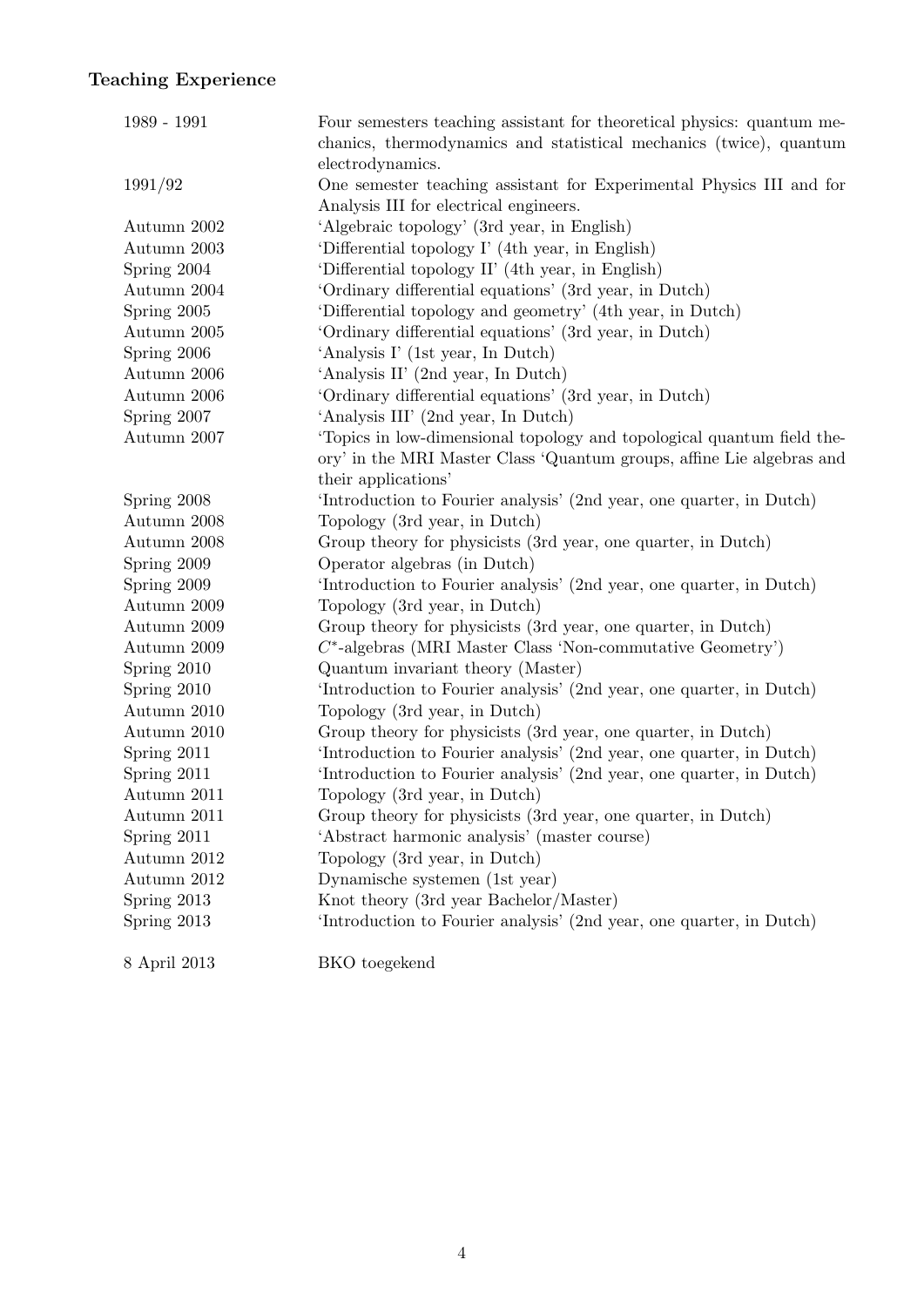## Conferences, workshops and schools

|                                   | 1991             | Leipzig                              | Xth International Congress on Mathematical Physics                                                      |
|-----------------------------------|------------------|--------------------------------------|---------------------------------------------------------------------------------------------------------|
| $*+$                              | 1993 - 1997      | Mainz, Hamburg,<br>Berlin, Jena, Mu- | Annual meetings of the German physical society, section<br>'Mathematical Physics'                       |
|                                   |                  | nich                                 |                                                                                                         |
|                                   | Mar 1993<br>1994 | Vienna<br>Berlin                     | Conference on 'Low dimensional quantum field theory'                                                    |
|                                   |                  |                                      | Symposion 'Algebraic quantum field theory and Jones<br>theory'                                          |
|                                   | Jul 1994         | Paris                                | XIth International Congress on Mathematical Physics                                                     |
|                                   | Aug 1995         | Göttingen                            | Conference 'Algebraic and constructive quantum field                                                    |
|                                   |                  |                                      | theory'                                                                                                 |
|                                   | Jul 1996         | Rome                                 | EU Conference 'Operator algebras and quantum field the-<br>ory'                                         |
| $^{+}$                            | Jul 1996         | Cargèse                              | NATO Advanced Study Institute 'Quantum fields and                                                       |
|                                   |                  |                                      | quantum spacetime'                                                                                      |
| $***$                             | Sep/Oct 1997     | Vienna                               | Schrödinger Institute workshop on 'Local quantum                                                        |
|                                   |                  |                                      | physics'                                                                                                |
|                                   | Jun 1998         | Timisoara                            | 17th Conference on operator theory                                                                      |
| $\boldsymbol{+}$                  | Aug 1998         | Copenhagen                           | EU conference $C^*$ -Algebras and their invariants'                                                     |
|                                   | Aug 1998         | <b>Berlin</b>                        | International Congress of Mathematicians                                                                |
|                                   | Dec 1998         | Strasbourg                           | 65th Meeting of theoretical physicists and mathemati-                                                   |
|                                   |                  |                                      | cians                                                                                                   |
| $\hspace{0.1mm} + \hspace{0.1mm}$ | Jan 1999         | Schladming                           | 38.<br>Internationale Universitätswochen für Kern- und<br>Teilchenphysik 'Geometry and Quantum Physics' |
| $\ast$                            | Feb 1999         | Vienna                               | Schrödinger Institute workshop on 'Modular theory in                                                    |
|                                   |                  |                                      | local quantum physics'                                                                                  |
|                                   | Jul 1999         | Cargèse                              | EU Conference 'Operator Algebras and Non Commuta-                                                       |
|                                   |                  |                                      | tive Geometry'                                                                                          |
|                                   | Jul 1999         | Coimbra                              | School on category theory and its applications                                                          |
| $^{+}$                            | Jul 1999         | Coimbra                              | Category Theory 99                                                                                      |
| $\ast$                            | Aug 1999         | Cortona                              | $C^*$ -algebras and tensor categories                                                                   |
| $\ast$                            | Sep 1999         | Strasbourg                           | EU 'Workshop on Quantum groups and knot theory'                                                         |
|                                   | May 2000         | Paris                                | EU Conference 'Orbits, crystals and representation the-<br>ory'                                         |
| $\ast$                            | Jun 2000         | Siena                                | Mathematical Physics in Mathematics and in Physics.                                                     |
|                                   |                  |                                      | Quantum and Operator Algebraic Aspects                                                                  |
| $^{+}$                            | Sep 2000         | Ile Berder<br>$(Bre-$                | Informal workshop on 'Modularization'.                                                                  |
|                                   |                  | tagne)                               |                                                                                                         |
|                                   | Sep 2000         | Dijon                                | EU Conference 'Moshe Flato 2000'.                                                                       |
| $\ast$                            | Nov 2000         | Kyoto                                | Modular invariance, ADE, subfactors and geometry of<br>moduli spaces.                                   |
| $\ast$                            | Dec 2000         | <b>MSRI</b> Berkeley                 | Subfactors and algebraic aspects of quantum field theory.                                               |
|                                   | Jan 2001         | <b>MSRI</b>                          | Free probability and non-commutative Banach spaces                                                      |
|                                   | Apr 2001         | <b>MSRI</b>                          | Quantization and non-commutative Geometry                                                               |
|                                   | Apr 2001         | <b>MSRI</b>                          | 29th Canadian Symposium on Operator Algebras                                                            |
|                                   | Jun 2001         | New Hampshire                        | Great Plains Operator Theory Symposium                                                                  |
| $^{+}$                            | Jul 2001         | Constanta                            | 4th Operator Algebras International Conference 'Opera-                                                  |
|                                   |                  |                                      | tor algebras and mathematical physics'                                                                  |
| $\ast$                            | Aug 2001         | Lyseby                               | 8th Danish-Norwegian Meeting on Operator Algebras                                                       |
| $^{+}$                            | Nov 2001         | Göttingen                            | Workshop on Local quantum physics                                                                       |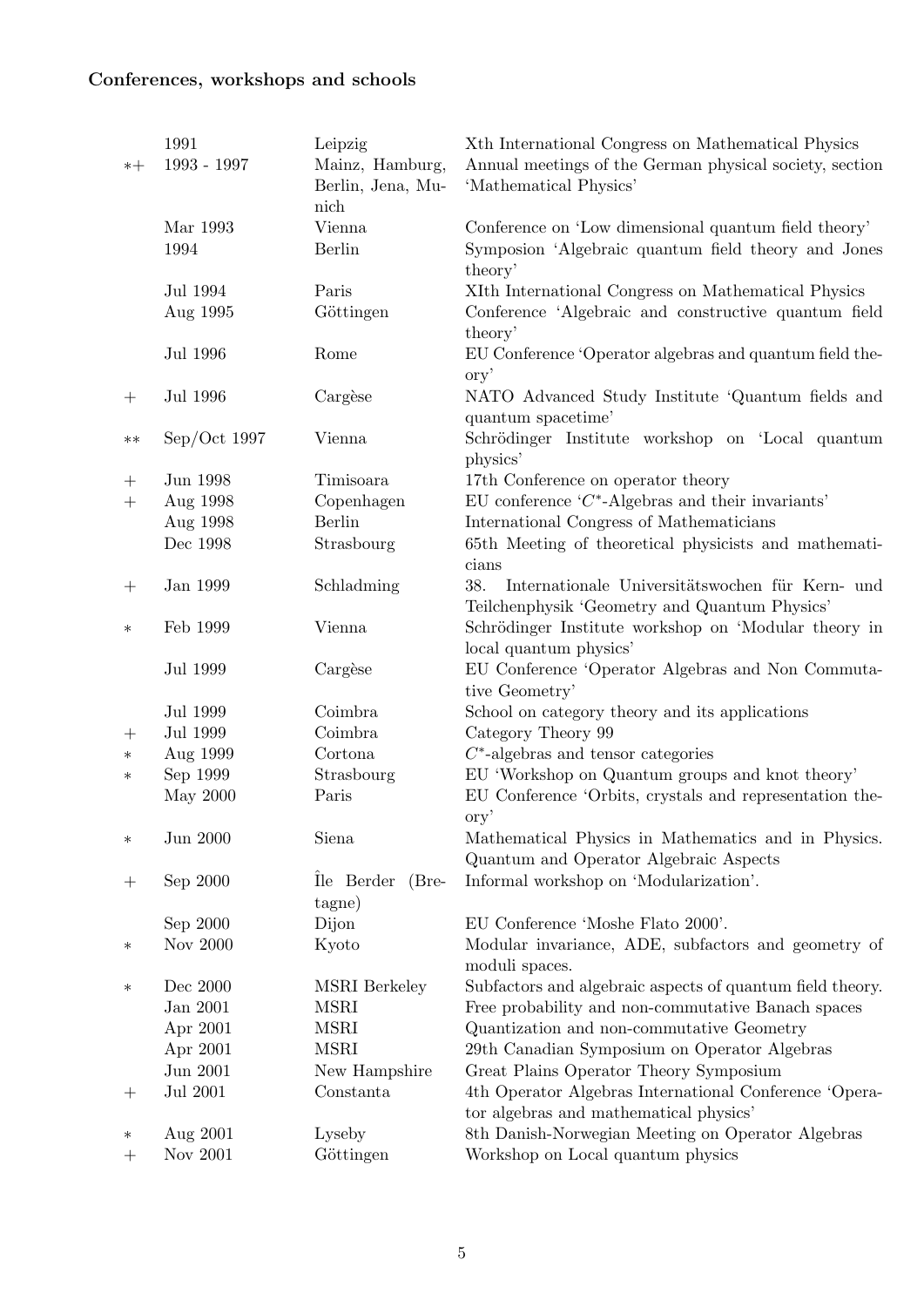| $\ast$ | Feb 2002               | Strasbourg          | physiciens théoriciens<br>69ème<br>rencontre<br>entre<br>et<br>Groupes quantiques,<br>mathématiciens:<br>algèbres<br>$\mathrm{d}\mathrm{e}$ |
|--------|------------------------|---------------------|---------------------------------------------------------------------------------------------------------------------------------------------|
|        |                        |                     | Hopf et leurs applications                                                                                                                  |
|        | May 2002               | Strasbourg          | physiciens<br>70ème<br>$\sf{rencentre}$<br>${\rm entre}$<br>théoriciens<br>et                                                               |
|        |                        |                     | Infinite dimensional groups<br>mathématiciens:<br>and                                                                                       |
|        |                        |                     | manifolds in mathematics and quantum physics                                                                                                |
|        | $\text{May/Jun } 2002$ | <b>Berlin</b>       | QFT Workshop Berlin                                                                                                                         |
| $++$   | Jun 2002               | Oberwolfach         | Index theorems and modularity in operator algebras                                                                                          |
|        | Sep 2002               | Strasbourg          | physiciens<br>entre<br>théoriciens<br>71ème<br>rencontre<br>et                                                                              |
|        |                        |                     | mathématiciens : Graphs and Cohomology in Mathe-                                                                                            |
|        |                        |                     | matical Physics                                                                                                                             |
| $^{+}$ | Sep 2002               | Fields<br>Institute | Workshop on Categorical Structures for Descent and Ga-                                                                                      |
|        | Mar 2003               | Toronto             | lois Theory, Hopf Algebras and Semiabelian Categories                                                                                       |
|        | Jan 2004               | Rome, Univ. II      | Workshop on conformal field theory                                                                                                          |
|        |                        | Göttingen           | Workshop 'Foundations and Constructive Aspects of<br>QFT'                                                                                   |
|        | Jan 2004               | Oberwolfach         | DMV Seminar: 'The Novikov-Conjecture: Geometry and                                                                                          |
|        |                        |                     | Algebra'                                                                                                                                    |
|        | Mar 2004               | Münster             | Workshop ' $L^2$ -Invariants, Measure Theory and Geomet-                                                                                    |
|        |                        |                     | ric Group Theory'                                                                                                                           |
| $\ast$ | Jun 2004               | Vienna              | ESI Program on 'Tensor categories in mathematics and                                                                                        |
|        |                        |                     | physics', 2 weeks                                                                                                                           |
| $\ast$ | Jul 2004               | Hamburg Univer-     | 14th Workshop "Foundations and Constructive Aspects                                                                                         |
|        |                        | sity                | of QFT"                                                                                                                                     |
|        | Jul 2004               | <b>IHP</b> Paris    | Noncommutative Geometry                                                                                                                     |
|        | Jul 2004               | Saclay Paris        | Symposium in honor of J. Bros "Rigorous Quantum Field                                                                                       |
|        |                        |                     | Theory"                                                                                                                                     |
|        | Jan 2005               | Göttingen           | 15th Workshop "Foundations and Constructive Aspects                                                                                         |
|        |                        |                     | of QFT"                                                                                                                                     |
| $\ast$ | <b>July 2005</b>       | Sydney              | Conference 'Categories in Algebra, Geometry and Math-                                                                                       |
|        |                        |                     | ematical Physics' in honor of Ross Street's sixtieth birth-                                                                                 |
|        |                        |                     | day and satellite workshop in Canberra.                                                                                                     |
|        | <b>July 2005</b>       | Canberra            | Instructional program and workshop 'Non-commutative                                                                                         |
|        |                        |                     | geometry and index theory'                                                                                                                  |
|        | Aug 2005               | Leiden              | Workshop 'Arithmetic Geometry and High Energy                                                                                               |
|        |                        |                     | Physics'                                                                                                                                    |
|        | Oct 2005               | Oberwolfach         | Workshop 'Noncommutative geometry and Quantum<br>Field Theory'                                                                              |
|        | Dec $2005\,$           | Göttingen           | 17th Workshop "Foundations and Constructive Aspects                                                                                         |
|        |                        |                     | of QFT"                                                                                                                                     |
|        | May 2006               | Hamburg             | 18th Workshop "Foundations and Constructive Aspects                                                                                         |
|        |                        |                     | of QFT"                                                                                                                                     |
| ∗      | <b>June 2006</b>       | Strasbourg          | "Knots and Physics"                                                                                                                         |
| $\ast$ | November 2006          | Rome                | 'Recent Advances in Operator Algebras'                                                                                                      |
|        | April 1-7, 2007        | Oberwolfach         | Arbeitsgemeinschaft "Conformal field theory"                                                                                                |
|        | April 12-13, 2007      | Leiden              | Nederlands Mathematisch Congres                                                                                                             |
| $\ast$ | June 28, 2007          | Leipzig             | Symposion "Quantum structures"                                                                                                              |
|        | June 29-30, 2007       | Leipzig             | 20th Workshop "Foundations and Constructive Aspects                                                                                         |
|        |                        |                     | of QFT"                                                                                                                                     |
|        | July 2-6, 2007         | ETH Zürich          | "The electron is inexhaustible", Conference on the occa-                                                                                    |
|        |                        |                     | sion of the 61th birthday of J. Fröhlich                                                                                                    |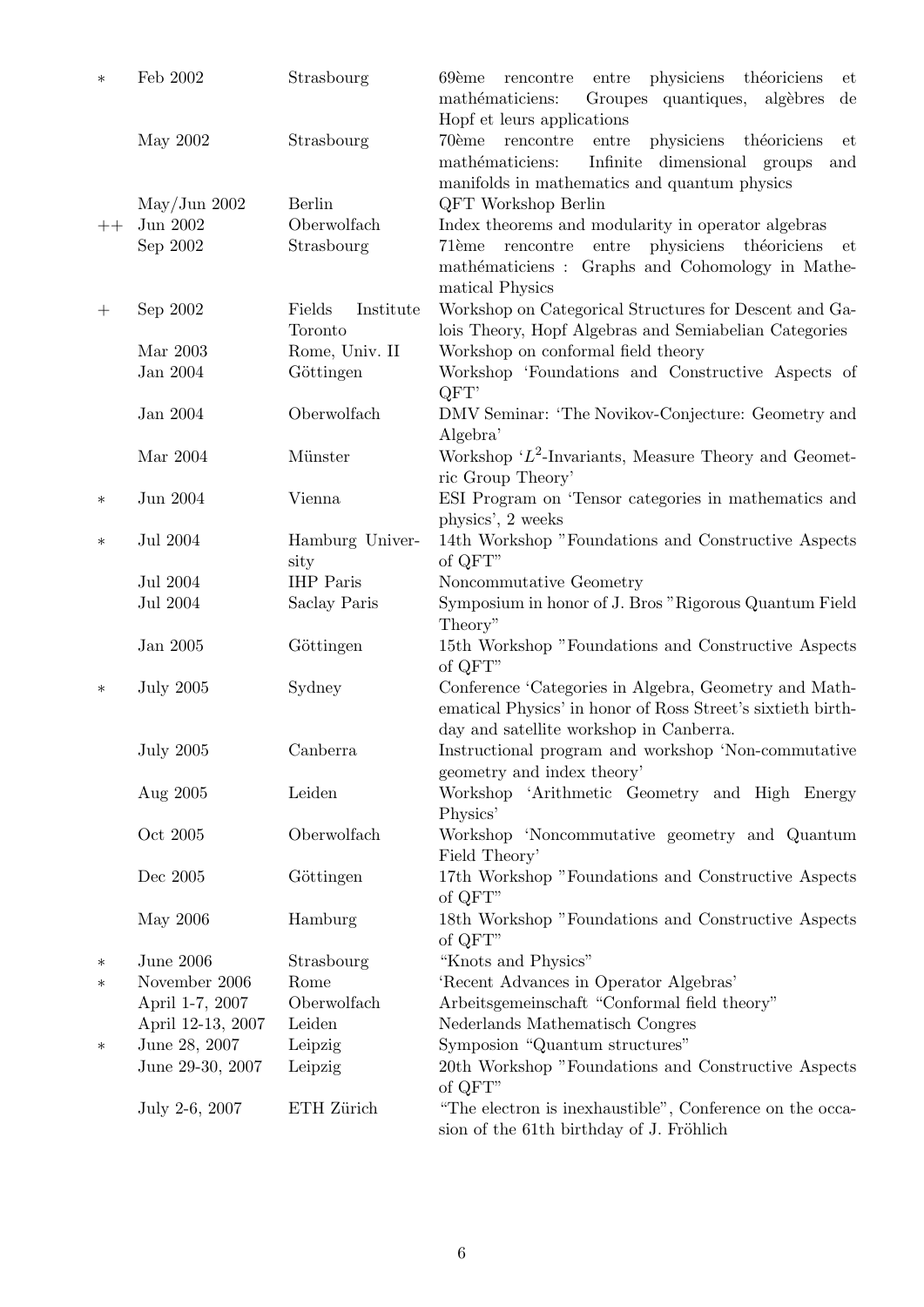|        | 6.-8.8.2007                | MPIM Bonn                                     | Workshop "Quantum Groups and Noncommutative Ge-<br>ometry"                                                            |
|--------|----------------------------|-----------------------------------------------|-----------------------------------------------------------------------------------------------------------------------|
|        | 8.-12.10.2007<br>7.12.2007 | Oberwolfach<br>Hamburg                        | Arbeitsgemeinschaft "Percolation"<br>Colloquium in honour of the 60th birthday of Klaus Fre-<br>denhagen              |
| $\ast$ | 14.-18.4.2008              | <b>CIRM</b> Marseille                         | Conference "Dynamical quantum groups and fusion cat-<br>egories" (3 hour minicourse on fusion categories)             |
|        | May 4-10, 2008             | <b>MFO</b><br>Oberwol-<br>fach                | Workshop "Invariants in Low-Dimensional Topology"                                                                     |
|        | June 6-7, 2008             | Hamburg                                       | 22d Workshop "Foundations and Constructive Aspects of<br>QFT"                                                         |
| $\ast$ | 10.-12.9.2008              | Pontevedra<br>(Spain)                         | "Seminar<br>Categories and<br>Applications"<br>(Main<br>on<br>speaker)                                                |
| $\ast$ | 15.-19.9.2008              | ESI Vienna                                    | Workshop "Operator algebras, conformal field theory and<br>related topics"                                            |
|        | 30.-31.1.2009              | Göttingen                                     | 23rd Workshop "Foundations and Constructive Aspects<br>of QFT"                                                        |
| $\ast$ | 19.-22.3.2009              | Bloomington                                   | Conference "Modular Categories and Applications"                                                                      |
|        | 29.-31.7.2009              | Göttingen                                     | Conference "Algebraic Quantum Field Theory - the first<br>50 years"                                                   |
| $\ast$ | 3.-8.8.2009                | Prague                                        | XVI. International Congress on Mathematical Physics                                                                   |
| $\ast$ | 31.8.-4.9.2009             |                                               | Cordoba/Argentina Colloquium on Hopf algebras, quantum groups and ten-<br>sor categories                              |
|        | 18.-19.6.2010              | Münster                                       | 26th Workshop "Foundations and Constructive Aspects<br>of QFT"                                                        |
| $\ast$ | 21.-25.6.2010              | Cardiff                                       | LMS Meeting and Workshop on Operator Algebras and<br>Physics                                                          |
|        | 28.6.-1.7.2010             | Nijmegen $/$ Ams-<br>terdam                   | GQT Conference "Geometry and Quantum Theory"                                                                          |
| $\ast$ | 30.8.-3.9.2010             | Clermont Ferrand                              | Conference "Quantum groups"                                                                                           |
|        | 22.-25.9.2010              | Roma, Acc. Lin-<br>cei                        | "Seminal<br>Interactions<br>between<br>Mathematics<br>and<br>Physics"                                                 |
| $\ast$ | 29.-31.10.2010             | Oxford                                        | "Categorical (co)algebraic methods in quantum informat-<br>ics and linguistics"                                       |
| $\ast$ | 14.-15.4.2011              | Enschede                                      | Nederlands Mathematisch Congres                                                                                       |
| $\ast$ | 12.-16.9.2011              | <b>Simons</b><br>Center<br><b>Stony Brook</b> | Workshop 'Topological Quantum Computing'                                                                              |
| $\ast$ | 31.10.-2.11.2011           | Erlangen                                      | Workshop 'Representation Theoretical and Categorical<br>Structures in Quantum Geometry and Conformal Field<br>Theory' |
|        | 9.-13.1.2012               | RIMS, Kyoto                                   | Conference 'Conference on von Neumann Algebras and<br>Related Topics'                                                 |
| $\ast$ | 12.3.-16.3.2012            | American<br>Inst.<br>Math., Palo Alto         | Workshop 'Classifying fusion categories'                                                                              |
| ∗      | 11.6.-14.6.2012            | Oslo                                          | Conference 'Noncommutative geometry and quantum<br>groups'                                                            |
| $\ast$ | 20.-26.8.2012              | Institute,<br>Chern<br>Tianjin (China)        | 29th International Colloquium on Group theoretical<br>methods in physics                                              |
|        | 08.-12.7.2013              | Rome                                          | Conference "Mathematics and Quantum Physics".                                                                         |
|        | 14.-16.11.2013             | Göttingen                                     | 33rd Workshop "Foundations and Constructive Aspects<br>of QFT"                                                        |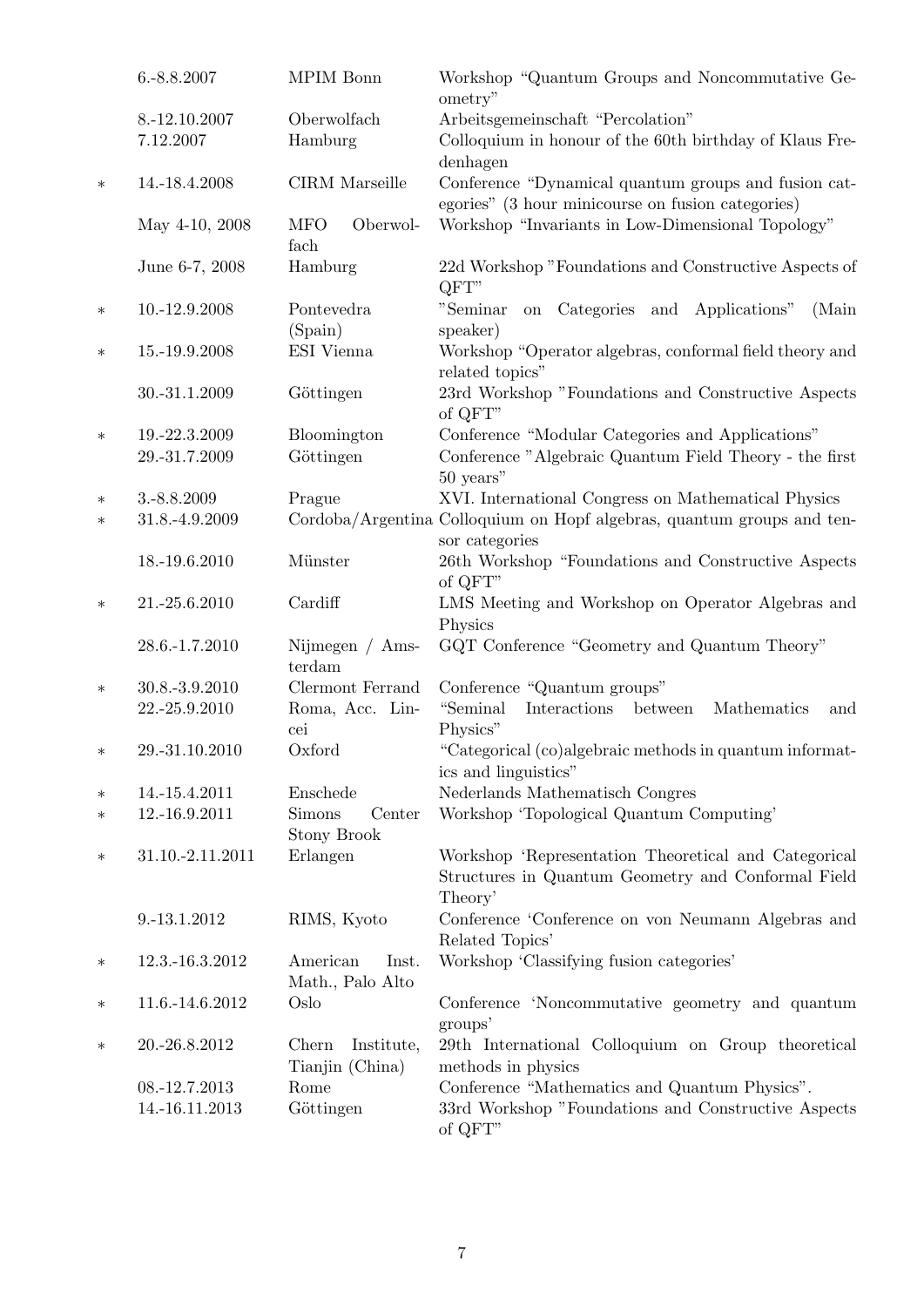|        | 20.-21.03.2014    | Irvine             | Second Irvine-Pittsburgh-Princeton conference on the<br>mathematical and conceptional foundations of physics |
|--------|-------------------|--------------------|--------------------------------------------------------------------------------------------------------------|
| $\ast$ | 21.-23.3.2014     | Irvine             | Foundations of gauge theories                                                                                |
|        | 14.-18.4.2014     | BIRS (Banff)       | Subfactors and fusion categories                                                                             |
| $\ast$ | 23.-27.03.2015    | Oberwolfach        | Subfactors and conformal field theory                                                                        |
| $\ast$ | 07.-11.09.2015    | BIRS (Banff)       | Nichols algebras and their interactions with Lie theory,                                                     |
|        |                   |                    | Hopf algebras and tensor categories                                                                          |
|        | 23.-27.05.2016    | Oberwolfach        | The renormalization group                                                                                    |
|        | 14.-19.08.2016    | CMO Oaxaca         | Modular categories. Their representations, classification,<br>and applications                               |
| $\ast$ | 03.-07.04.2017    | York               | Conference 'QFT: concepts, constructions, and curved<br>spacetimes'                                          |
|        | 22.-26.05.2017    | Leiden             | Workshop "Arithmetic Chern-Simons theory"                                                                    |
|        | 08.-09.06.2017    | Hamburg            | Workshop "Lessons from Conformal Field Theory"                                                               |
| $\ast$ | 31.07.-04.08.2017 | Perimeter<br>Inst. | Hopf algebras in Kitaev's quantum double models                                                              |
|        |                   | Waterloo           |                                                                                                              |
| $\ast$ | 05-07.07.2017     | York               | Modern Mathematics of Quantum Theory                                                                         |
|        | 22.-26.01.2018    | Marburg            | Workshop 'Tensor categories, Hopf algebras and quantum<br>groups'                                            |
|        | 12.-13.04.2018    | Woudschoten        | Workshop 'Conformal field theory and categorical struc-<br>tures, beyond rationality' (co-organizer)         |
|        | 30.07.-03.08.2018 | BIRS (Banff)       | Conference 'Physics and Mathematics of Quantum Field<br>Theory'                                              |
|        | 15.-19.10.2018    | BIRS (Banff)       | Conference 'Fusion Categories and Subfactors'                                                                |

In this table,  $+$  represents a lecture and  $\ast$  an invited talk.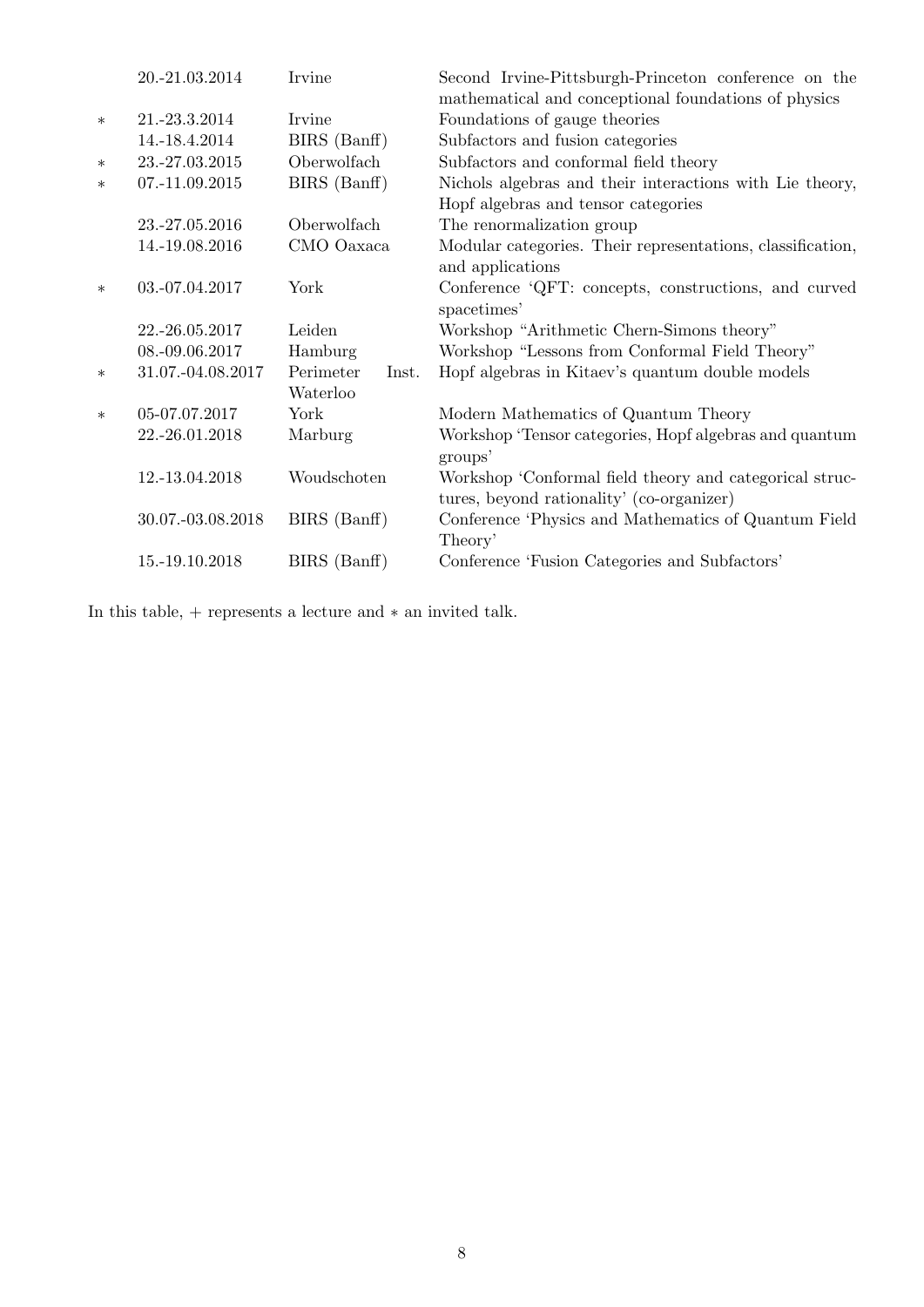#### Talks

In the third column,  $U, C, S, W$  stand for university, conference and school and workshop, respectively. The corresponding conferences and schools are found on the previous page. An 'I' in the first column indicates that the talk was invited. For talks given at the institution which employed me at the time I always omit it even if the talk was sollicited.

|   | 1993 - 1996 | U             | Hamburg            | Several survey talks on low dimensional superselection<br>theory, nuclearity and the split property, and Kac al-                                                                             |
|---|-------------|---------------|--------------------|----------------------------------------------------------------------------------------------------------------------------------------------------------------------------------------------|
|   | Nov 1995    | U             | Hamburg            | gebras<br>Two talks on 'Fixpoint nets in $1+1$ dimensions, quan-<br>tum doubles, and Haag duality',                                                                                          |
|   | Mar 1996    | $\mathcal{C}$ | Jena               | General QFT in $1 + 1$ dimensions: Construction of<br>disorder variables, Haag duality, and hidden quantum<br>double symmetry                                                                |
|   | Mar 1996    | U             | FU Berlin          | similar title                                                                                                                                                                                |
|   | Jul 1996    | $\mathbf U$   | Rome 'Tor Vergata' | similar title                                                                                                                                                                                |
|   | Aug 1996    | $\mathbf S$   | NATO ASI Cargèse   | Disorder operators, quantum doubles, and Haag dual-<br>ity                                                                                                                                   |
|   | Dec 1996    | U             | Hamburg            | Superselection structure of massive quantum fields in<br>$1+1$ dimensions: No-go theorems and positive results                                                                               |
|   | Dec 1996    | U             | FU Berlin          | same title                                                                                                                                                                                   |
|   | Jan 1997    | U             | Kaiserslautern     | Massive quantum field theories in $1+1$ dimensions:<br>Superselection theory, solitons, and spontaneously<br>broken quantum symmetries                                                       |
|   | Jan 1997    | U             | Göttingen          | Superselection structure of massive quantum fields in<br>$1+1$ dimensions                                                                                                                    |
| I | Mar 1997    | $\mathcal{C}$ | Munich             | same as above                                                                                                                                                                                |
|   | Sep 1997    | $\mathcal{C}$ | Vienna             | Two talks: Charged fields with group symmetry and<br>degenerations of Verlinde's matrix $S$ , Superselection<br>structure of massive quantum fields in $1+1$ dimensions                      |
|   | Apr 1998    | U             | Rome 'Tor Vergata' | Soliton automorphisms in QFTs in $1+1$ dimensions                                                                                                                                            |
| I | Jun 1998    | U             | Swansea            | Compact group duality and the modular closure of<br>braided tensor categories                                                                                                                |
| I | Jun 1998    | U             | Cardiff            | Conformal orbifold models and the twisted quantum<br>double                                                                                                                                  |
|   | Jun 1998    | $\mathcal{C}$ | Timisoara          | Soliton automorphisms of QFTs in 2 dimensions, con-<br>formal orbifold models, and the twisted quantum dou-<br>ble                                                                           |
| I | Jun 1998    | $\mathbf U$   | <b>Budapest</b>    | Several informal talks at the KFKI and at the Eötvös<br>University                                                                                                                           |
|   | Aug 1998    | $\mathcal{C}$ | Copenhagen         | The modular closure of braided tensor categories                                                                                                                                             |
|   | Dec 1998    | U             | Rome 'La Sapienza' | Galois theory for braided tensor categories and the<br>modular closure                                                                                                                       |
| I | Dec 1998    | U             | Göttingen          | Two talks: Galois theory for braided tensor categories<br>and the modular closure, Soliton automorphisms of<br>massive and conformal QFTs in two dimensions and<br>conformal orbifold models |
|   | Jan 1999    | S             | Schladming         | The modular closure of braided tensor categories                                                                                                                                             |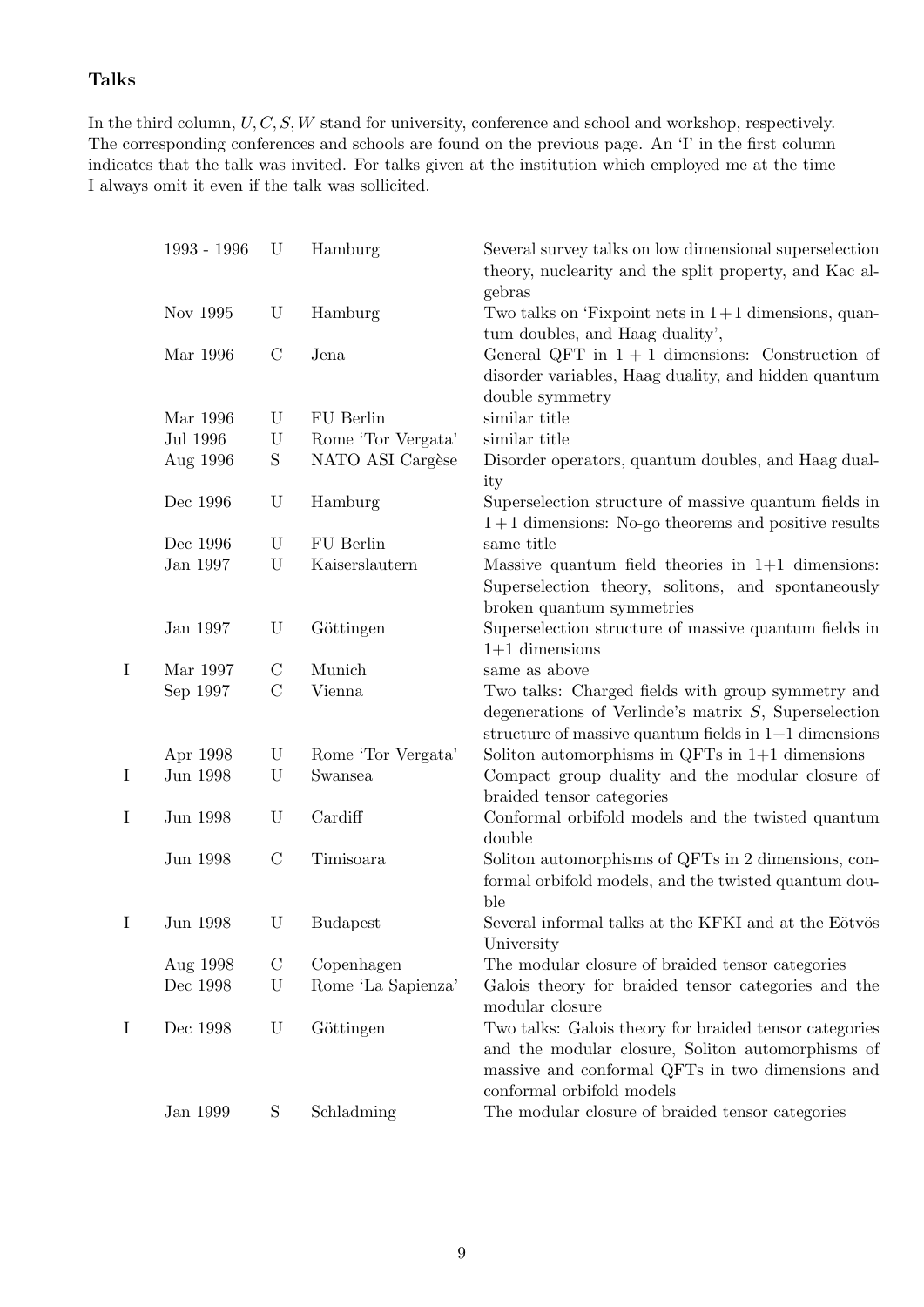|          | Feb 1999         | $\mathcal{C}$ | Vienna                       | Ocneanu's asymptotic subfactor, the Longo-Rehren<br>subfactor and the quantum double of tensor *-<br>categories       |
|----------|------------------|---------------|------------------------------|-----------------------------------------------------------------------------------------------------------------------|
| $\bf{I}$ | Mar 1999         | $\mathbf U$   | Strasbourg                   | Galois theory for braided tensor categories and the<br>modular closure                                                |
|          | Jul 1999         | $\mathcal{C}$ | Coimbra                      | A categorical approach to paragroup theory and the<br>center (quantum double) of tensor categories                    |
| $\bf{I}$ | Aug 1999         | $\mathcal{C}$ | Cortona                      | A categorical approach to paragroup theory and the<br>center (quantum double) of tensor categories                    |
| $\bf{I}$ | Sep 1999         | $\mathcal{C}$ | Strasbourg                   | Categorical approach to paragroup theory and the<br>quantum double of tensor categories                               |
|          | Nov/Dec<br>1999  | U             | Strasbourg                   | Series of three talks: Subfactors, Morita equivalence<br>of tensor categories, and topological invariants             |
| $\bf{I}$ | Dec 1999         | U             | Potsdam                      | New results on braided tensor categories and their re-<br>lations to tensor categories with and without symme-<br>try |
| $\bf{I}$ | Jan 2000         | U             | Ecole Polytechnique<br>Paris | The quantum double of semisimple tensor categories                                                                    |
| I        | Jan 2000         | $\mathbf U$   | Univ. Paris 7                | The quantum double of semisimple tensor categories                                                                    |
| $\bf{I}$ | Jan 2000         | $\mathbf U$   | <b>CNRS</b> Marseille        | The asymptotic subfactor, the Longo-Rehren subfac-<br>tor, and the quantum double of $C^*$ -tensor categories         |
|          | Mar 2000         | U             | Strasbourg                   | Le double quantique d'une catégorie semisimple                                                                        |
| $\bf{I}$ | Apr 2000         | $\mathbf U$   | Amsterdam                    | Conformal field theories and braided tensor categories                                                                |
| $\bf{I}$ | Apr 2000         | $\mathbf U$   | Utrecht                      | The quantum double of semisimple tensor categories                                                                    |
|          | May 2000         | $\mathbf U$   | Tel Aviv                     | On braided tensor categories in relation to topology,<br>subfactors and quantum fields                                |
|          | <b>June 2000</b> | $\mathbf U$   | Tel Aviv                     | Operator algebras and conformal field theory on the<br>circle                                                         |
| $\bf{I}$ | Jun 2000         | $\mathcal{C}$ | Siena                        | Conformal field theory and Doplicher-Roberts recon-<br>struction                                                      |
| $\bf{l}$ | Sep 2000         | W             | Île Berder                   | Galois theory for braided tensor categories                                                                           |
| Ι        | Nov 2000         | $\mathcal{C}$ | Kyoto                        | Completely rational CQFTS, local extensions and<br>modular invariants                                                 |
| $\bf{I}$ | Dec 2000         | $\mathcal{C}$ | Berkeley                     | Completely rational CQFTS, local extensions and<br>modular invariants                                                 |
|          | Mar 2001         | U             | <b>MSRI</b>                  | From subfactors to categories $(2h)$                                                                                  |
|          | Apr 2001         | $\mathbf U$   | Berkeley                     | Structure and representation theory of rational con-<br>formal field theories                                         |
| $\bf{I}$ | May 2001         | U             | Riverside                    | On quantum doubles and Frobenius algebras (3h)                                                                        |
| $\bf{I}$ | May 2001         | $\mathbf U$   | Riverside                    | On braided and modular tensor categories (Math.<br>Colloquium)                                                        |
| $\bf{I}$ | May 2001         | U             | Davis                        | On quantum doubles and Frobenius algebras                                                                             |
|          | Jul 2001         | $\mathcal{C}$ | Constanta                    | The (bi)categorical view of subfactors and applications                                                               |
| $\bf{I}$ | Aug 2001         | $\mathbf C$   | Lyseby                       | Representations of algebraic quantum groups and re-<br>construction theorems                                          |
| $\bf{I}$ | Oct 2001         | $\mathbf U$   | Utrecht                      | On braided and modular tensor categories (Math.<br>Colloquium)                                                        |
| $\bf{I}$ | Nov 2001         | U             | FU Berlin                    | Conformal orbifold models and G-crossed braided cat-<br>egories                                                       |
| $\bf{I}$ | Nov 2001         | $\mathbf U$   | FU Berlin                    | New results on modular categories and 3-manifold in-<br>variants                                                      |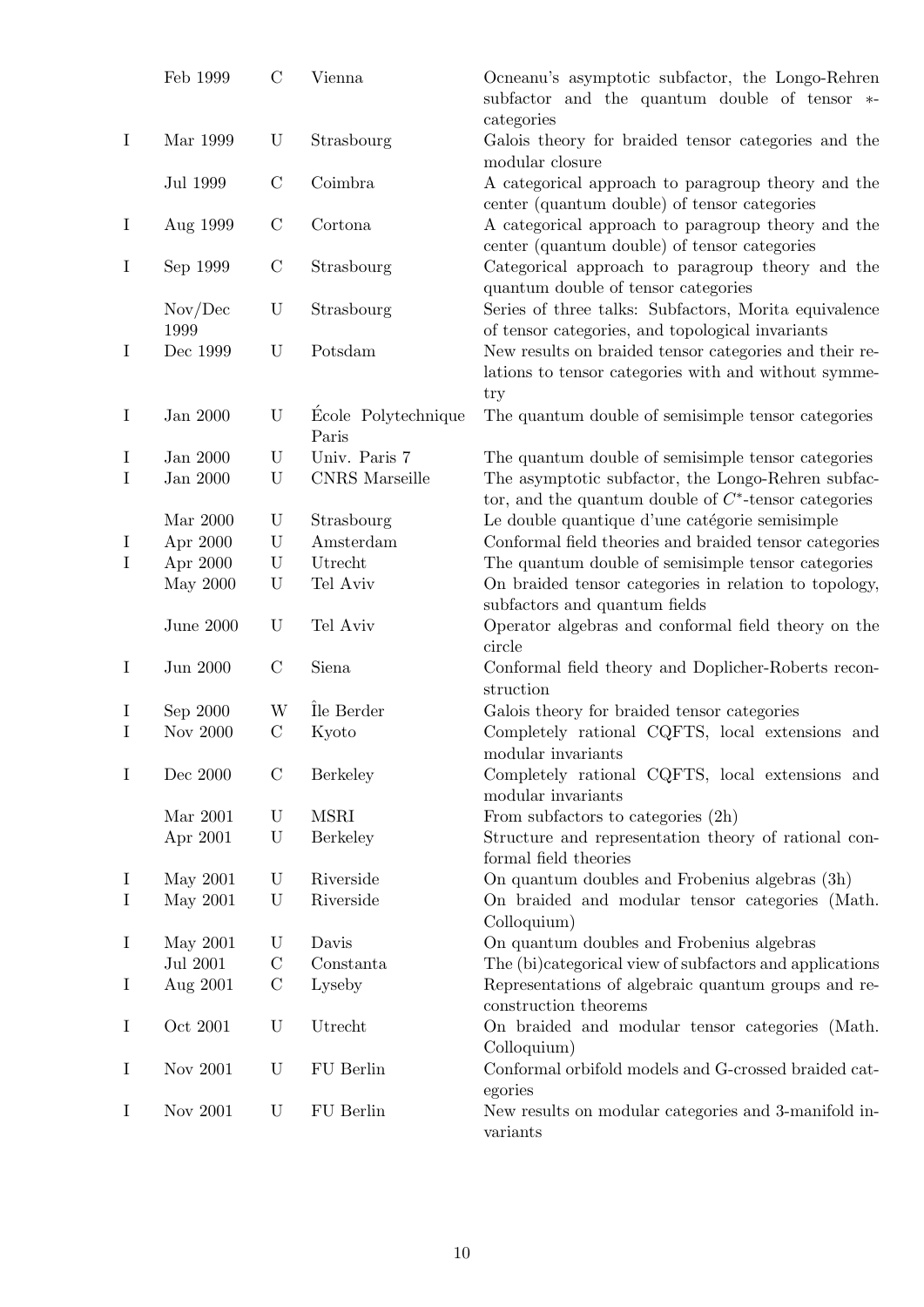|             | Nov 2001         | W                         | Göttingen              | Local extensions and modular invariants of conformal<br>field theories |
|-------------|------------------|---------------------------|------------------------|------------------------------------------------------------------------|
| $\mathbf I$ | Dec 2001         | U                         | Oslo                   | Reconstruction theorems for tensor categories                          |
|             | Jan-Mar          | $\mathbf U$               | Amsterdam, Utrecht     | (i) Modular categories, (ii) Tannakian categories II,                  |
|             |                  |                           |                        |                                                                        |
|             | $\,2002\,$       |                           |                        | (iii) Recent results on tensor categories and 3d topol-                |
|             |                  |                           |                        | ogy                                                                    |
| $\bf{I}$    | Feb 2002         | $\mathcal{C}$             | Strasbourg             | From subfactors to categories and topology                             |
|             | Mar $2002$       | U                         | Utrecht                | Two lectures on Tamsamani's work on n-categories                       |
|             |                  |                           |                        |                                                                        |
|             |                  |                           |                        | and homotopy                                                           |
|             | 7.6.2002         | U                         | Bonn                   | Conformal orbifold models, G-crossed categories and                    |
|             |                  |                           |                        | quasiabelian cohomology                                                |
| $\bf{I}$    | 24.6.2002        | $\mathbf C$               | Oberwolfach            | Conformal orbifold models, G-crossed categories and                    |
|             |                  |                           |                        | quasiabelian cohomology                                                |
|             |                  |                           |                        |                                                                        |
| $\bf{I}$    | 28.6.2002        | $\mathbf C$               | Oberwolfach            | Categorical structures for the classification of modular               |
|             |                  |                           |                        | invariants                                                             |
|             | Oct 2002         | $\mathbf C$               | Fields Inst. Toronto   | Categorical Structures in (the Representation of) Con-                 |
|             |                  |                           |                        | formal Field Theory                                                    |
|             |                  |                           |                        |                                                                        |
| $\bf{I}$    | Oct 2002         | U                         | Amsterdam<br>$(Col-$   | From conformal to topological quantum field theory                     |
|             |                  |                           | $log.$ )               |                                                                        |
| $\bf{I}$    | Oct 2002         | $\ensuremath{\mathrm{U}}$ | Roma 'Tor Vergata'     | Regular representations and reconstruction theorems                    |
|             |                  |                           |                        | for tensor categories                                                  |
|             | Dec 2002         | U                         | <b>IRMA</b> Strasbourg |                                                                        |
|             |                  |                           |                        | Catégories tensorielles, algèbres et champs quantiques                 |
|             |                  |                           |                        | (Habilitation à diriger des recherches)                                |
| $\bf{I}$    | Dec 2002         | $\mathbf U$               | Hamburg                | Conformal field theory and categorical structures. Re-                 |
|             |                  |                           |                        | cent results. (Two talks)                                              |
| $\bf{I}$    | Apr 2003         | U                         | Metz                   | From conformal to topological QFT. Equivariant case.                   |
|             |                  |                           |                        |                                                                        |
| $\bf{I}$    | Nov 2003         | $\mathbf U$               | Aachen                 | The idempotent conjecture and the conjectures of                       |
|             |                  |                           |                        | Novikov and Baum/Connes. (6 hour lecture series.)                      |
| $\bf{I}$    | May 2004         | $\mathbf U$               | Roma 'Tor Vergata'     | Conformal orbifold models and braided crossed G-                       |
|             |                  |                           |                        | categories                                                             |
| $\bf{I}$    | <b>June 2004</b> | $\mathcal{C}$             | ESI Vienna             | Conformal orbifold models and braided crossed G-                       |
|             |                  |                           |                        |                                                                        |
|             |                  |                           |                        | categories                                                             |
| $\bf{I}$    | <b>July 2004</b> | U                         | U Hamburg              | Conformal orbifold models and braided crossed G-                       |
|             |                  |                           |                        | categories                                                             |
|             | Jan 2005         | U                         | U Nijmegen             | Concrete and abstract Tannaka theory for algebraic                     |
|             |                  |                           |                        |                                                                        |
|             |                  |                           |                        | quantum groups and compact groups (4 talks)                            |
| I           | Mar 2005         | $\mathbf U$               | U Metz                 | Extensions locales des théories quantiques des champs                  |
| $\bf{I}$    | Jul 2005         | $\mathcal{C}$             | Sydney                 | Modular categories and group actions on braided ten-                   |
|             |                  |                           |                        | sor categories                                                         |
| $\bf{I}$    | Jul 2005         | $\mathbf U$               | Sydney (Macquarie)     | Modular categories and group actions on braided ten-                   |
|             |                  |                           |                        |                                                                        |
|             |                  |                           |                        | sor categories II                                                      |
| $\bf{I}$    | Jul 2005         | U                         | Sydney (UNSW)          | Rational conformal field theories and modular cate-                    |
|             |                  |                           |                        | gories                                                                 |
| $\bf{I}$    | Nov 2005         | U                         | Princeton              | Type classification of von Neumann algebras                            |
|             |                  |                           |                        |                                                                        |
| $\bf{I}$    | Dec $2005$       | U                         | Hamburg                | "Abstract Duality Theory for Compact"<br>2 talks:                      |
|             |                  |                           |                        | Groups" and "Galois Theory for Local Quantum                           |
|             |                  |                           |                        | Fields"                                                                |
| $\bf{I}$    | Feb 2006         | $\mathbf U$               | Oslo                   | Conformal orbifold models and braided crossed G-                       |
|             |                  |                           |                        |                                                                        |
|             |                  |                           |                        | categories                                                             |
| $\bf{l}$    | May 2006         | U                         | Freiburg               | Recent developments in DHR superselection theory                       |
| $\bf{I}$    | Jun 2006         | $\mathcal{C}$             | Strasbourg             | Conformal orbifold models and braided crossed G-                       |
|             |                  |                           |                        | categories                                                             |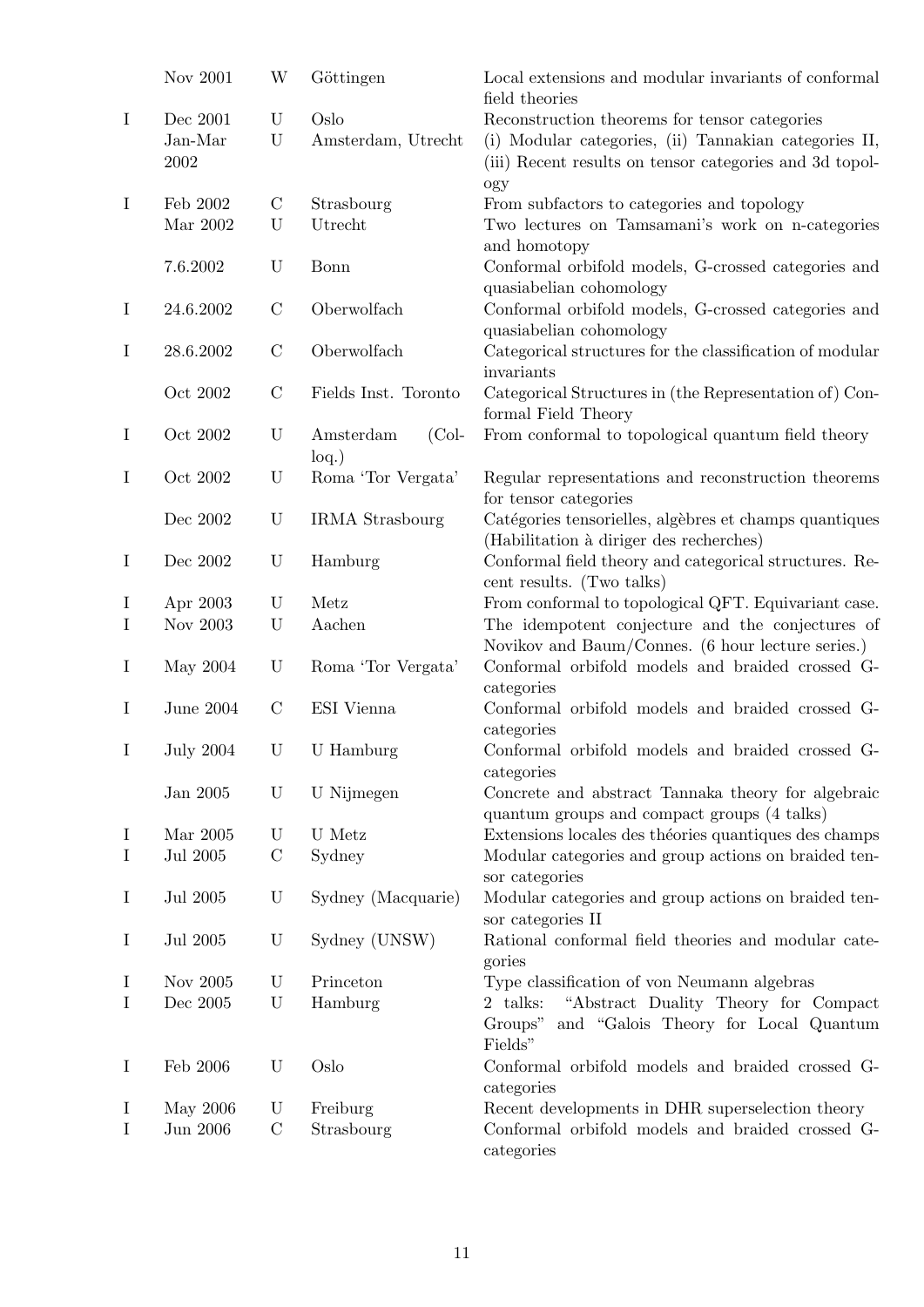| $\mathbf I$ | Nov 2006                 |        | $\mathcal{C}$ | Rome                                   | New results on modular categories, with applications<br>to conformal field theory                                            |
|-------------|--------------------------|--------|---------------|----------------------------------------|------------------------------------------------------------------------------------------------------------------------------|
| $\bf{I}$    | Jan<br>2007              | 10,    | $\mathbf U$   | Caen                                   | Algèbres d'opérateurs, champs quantiques et $C^*$ -<br>catégories                                                            |
| $\bf{I}$    | June<br>2007             | 28,    | $\mathbf U$   | Leipzig                                | Quantum doubles and quantum fields                                                                                           |
| $\bf I$     | April 14-18,<br>2008     |        | $\mathcal{C}$ | CIRM                                   | 'Tensor categories'. Three-hour lecture series.                                                                              |
| $\bf{I}$    | June<br>$\,2008\,$       | 23,    | $\mathbf U$   | Amsterdam                              | On modular categories                                                                                                        |
| I           | <b>July 2008</b>         |        | U             | Rome                                   | On isocategorical groups                                                                                                     |
| I           | Sept<br>2008             | 12,    | $\mathcal{C}$ | Pontevedra                             | Compact isocategorical groups                                                                                                |
| I           | Sept<br>$\,2008\,$       | 19,    | $\mathcal{C}$ | Vienna                                 | Modular categories, braided crossed $G$ -categories and<br>conformal orbifolds                                               |
| $\bf{I}$    | March<br>2009            | 21,    | $\mathcal{C}$ | Bloomington                            | Embedding pre-modular categories into modular ones                                                                           |
| I           | August<br>$\,2009\,$     | 7,     | $\mathcal{C}$ | Prague                                 | Categorical structures in low-dimensional superselec-<br>tion theory                                                         |
| $\bf{I}$    | September<br>2, 2009     |        | $\mathcal{C}$ | Cordoba (Argentina)                    | Isocategorical compact groups                                                                                                |
| I           | June<br>2010             | 22,    | $\mathcal{C}$ | Cardiff                                | Superselection theory in low dimensions, modular in-<br>variants and categorical ramifications                               |
| $\bf{I}$    | August<br>2010           | 31,    | $\mathcal{C}$ | Clermont-Ferrand                       | On gradings and factorizations                                                                                               |
| $\bf{I}$    | October 25,<br>2010      |        | $\mathbf U$   | Göttingen                              | The Witt group of modular categories                                                                                         |
| $\bf{I}$    | October 29,<br>2010      |        | $\mathcal{C}$ | Oxford                                 | Modular categories: A survey                                                                                                 |
| $\bf I$     | 30<br>March,<br>2011     |        | $\mathbf U$   | Nijmegen                               | General colloquium: The Witt group of modular ten-<br>sor categories                                                         |
| $\bf{I}$    | 14<br>2011               | April, | $\mathcal{C}$ | Enschede                               | On a new Witt group                                                                                                          |
| $\mathbf I$ | 12 Septem-<br>ber $2011$ |        | $\mathcal{C}$ | Simons Center Stony<br><b>Brook</b>    | Topological sectors in the operator algebraic approach<br>to QFT and quantum spin systems. Review and some<br>recent results |
| I           | 01 Nov 2011              |        | $\mathcal{C}$ | Erlangen                               | Orbifolds of rational CFTs and braided G-crossed cat-<br>egories                                                             |
| I           | 13<br>2012               | March  | $\mathcal{C}$ | American<br>Inst.<br>Math. (Palo Alto) | Modular categories and the Witt group                                                                                        |
| Ι           | 05<br>2012               | April  | U             | Utrecht                                | On a new Witt group (general math colloquium)                                                                                |
| $\bf{I}$    | 18<br>2012               | April  | U             | Nijmegen                               | Braided and modular categories                                                                                               |
| Ι           | 8 May 2012               |        | U             | MPI Bonn                               | Subfactor theory and fusion categories                                                                                       |
| I           | 15<br>2012               | June   | $\mathcal{C}$ | Oslo                                   | Isocategorical compact groups                                                                                                |
| $\bf{I}$    | August<br>17<br>2012     |        | U             | IAS, Tsinghua Univ.,<br><b>Beijing</b> | Isocategorical compact groups                                                                                                |
| $\bf{I}$    | 21<br>August<br>2012     |        | $\mathcal{C}$ | Tianjin                                | The Witt group of modular categories                                                                                         |
| $\bf{I}$    | 07 Novem-<br>ber $2012$  |        | U             | Roma II                                | Isocategorical compact groups                                                                                                |